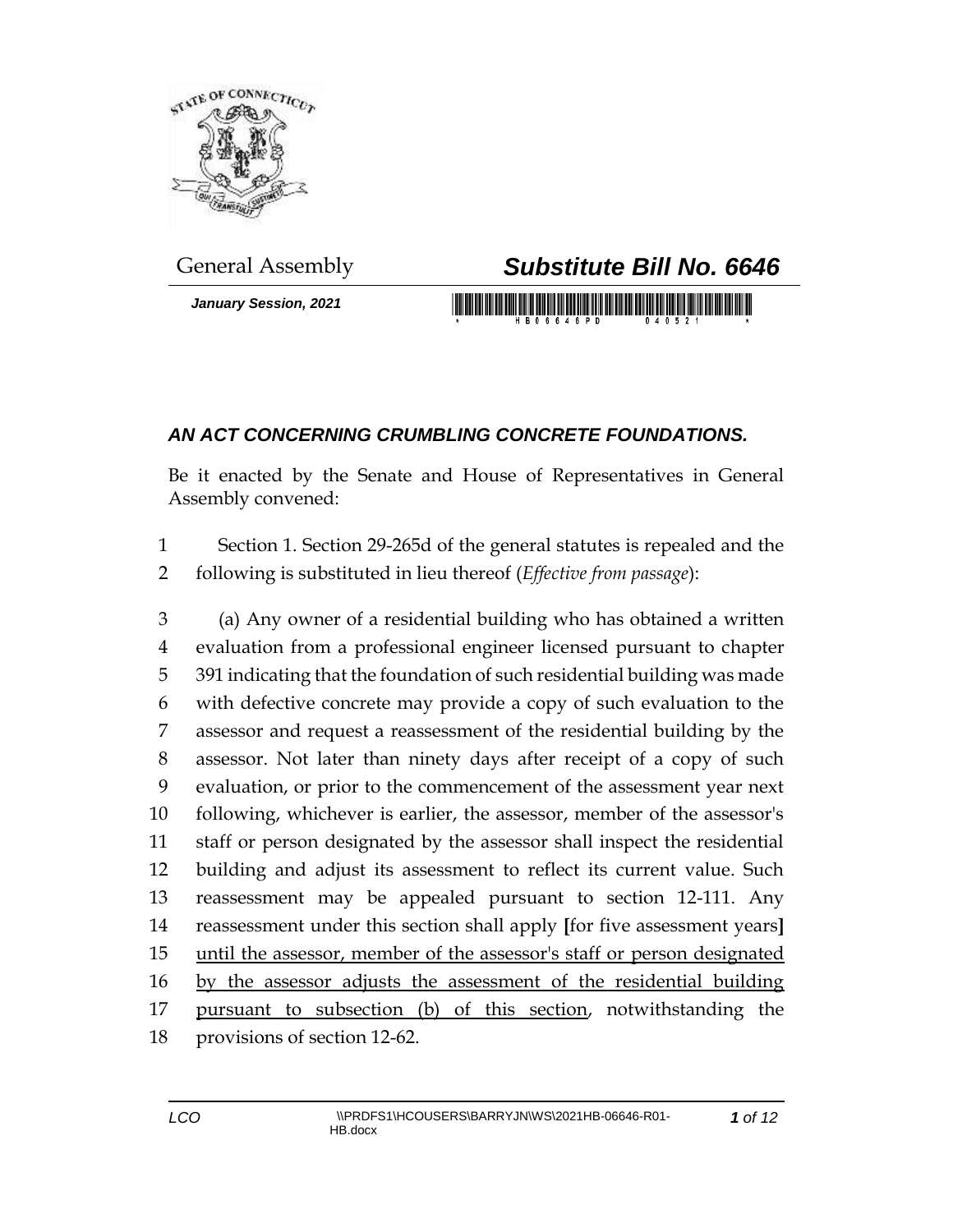(b) An owner of a residential building that has obtained a reassessment pursuant to this section shall notify the assessor if the concrete foundation is repaired or replaced. **[**during the five assessment years for which the reassessment is effective.**]** Such notification shall be made in writing within thirty days of the repair or replacement of the concrete foundation. Not later than ninety days after receipt of such notification, or prior to the commencement of the assessment year next following, whichever is earlier, the assessor, member of the assessor's staff or person designated by the assessor shall inspect the residential building and adjust its assessment to reflect its current value.

 Sec. 2. Subsection (i) of section 38a-91vv of the general statutes is repealed and the following is substituted in lieu thereof (*Effective July 1, 2021*):

 (i) The captive insurance company shall continue **[**until June 30, 2022, or**]** until its existence is terminated by law. Upon the termination of the existence of the company, all its right and properties shall pass to and be vested in the state of Connecticut.

 Sec. 3. (NEW) (*Effective July 1, 2021*) (a) For the purposes of this section, "qualified geologist" means a geologist certified by the American Institute of Professional Geologists, licensed by the National Association of State Boards of Geology or certified or licensed by another organization deemed suitable by the State Geologist.

 (b) Not later than January 1, 2022, and every four years thereafter, the operator of each quarry in this state that produces aggregate for use in concrete shall prepare a geological source report and provide such report to the State Geologist. Such report shall be prepared in a form and manner prescribed by the State Geologist, and shall include, but need not be limited to, (1) the operations plan and mining, processing, storage and quality control methods utilized by such operator, (2) a description of the characteristics of the aggregate to be excavated at such quarry, which shall be prepared by a qualified geologist, (3) a description of the products to be produced by such quarry, (4) a copy of the results of an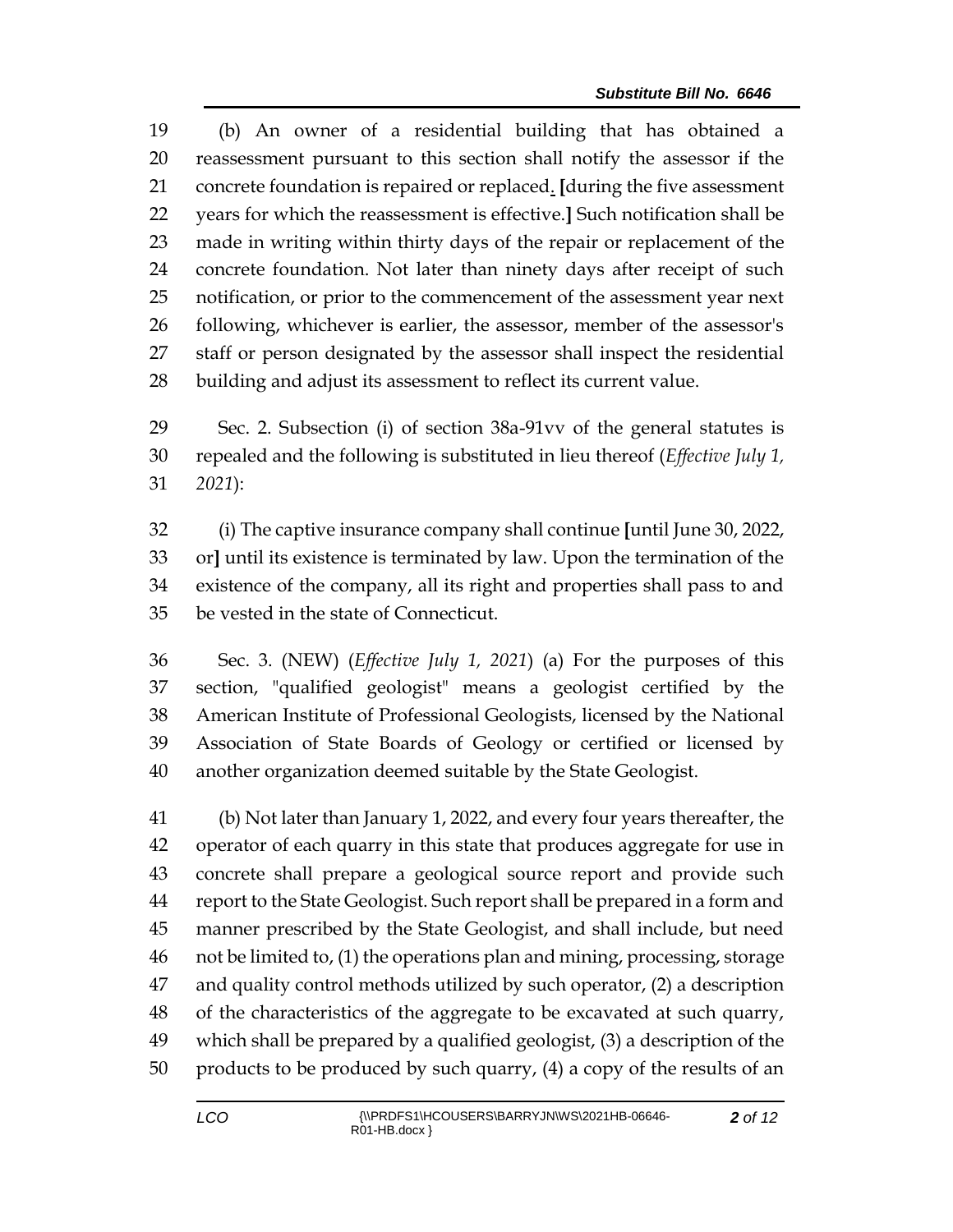inspection of face material and geologic log analysis completed in the previous year by a qualified geologist, and (5) analyses of core samples, completed in the previous year by a qualified geologist, unless such quarry has a satisfactory performance history as determined by the State Geologist.

 Sec. 4. (NEW) (*Effective from passage*) (a) Not later than January 1, 2023, the Commissioner of Consumer Protection shall, in consultation with the State Geologist, adopt regulations, in accordance with chapter 54 of the general statutes, to develop standards for the testing of aggregates produced by quarries for use in the production of concrete. Such standards shall include, but not be limited to, a requirement that such aggregates be tested to determine the total sulfur content of the aggregates, and identify the presence of pyrrhotite.

 (b) The standards developed pursuant to subsection (a) of this section shall minimally require:

 (1) The performance of a rapid total sulfur test on a ten-pound sample of aggregate by any of the following means: (A) X-ray fluorescence analysis, (B) purge and trap gas chromatography analysis, or (C) analysis by combustion furnace;

 (2) That if the results of the test performed pursuant to subdivision (1) of this subsection reveal that the total sulfur content of the sample in per cent by mass is (A) less than one-tenth per cent, the aggregate shall be approved for use for a period of four years, and the results of the test shall be filed with the State Geologist, (B) equal to or greater than one per cent, the aggregate shall not be permitted for use, and (C) less than one per cent and equal to or greater than one-tenth per cent, the sample shall be subjected to the standards described in subdivision (3) of this subsection; and

 (3) If the total sulfur content of the sample in per cent by mass is less than one per cent and equal to or greater than one-tenth per cent, the performance of x-ray diffraction, magnetic susceptibility or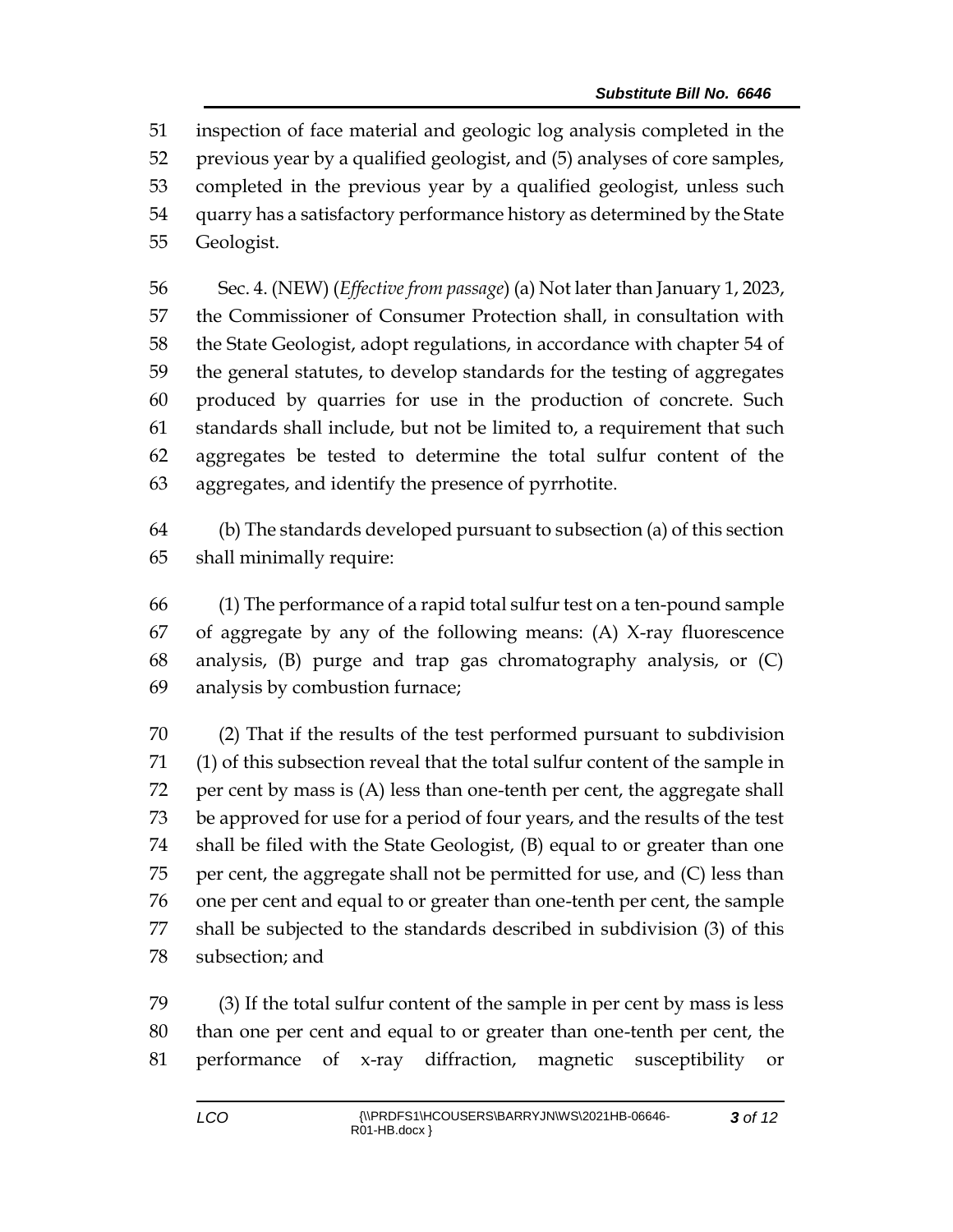petrographic analyses to determine the presence and relative abundance of pyrrhotite in the sample. If no pyrrhotite is present in the sample, the aggregate shall be approved for use for a period of one year and the results of the test shall be filed with the State Geologist. If pyrrhotite is present in the sample, a petrographic analysis shall be conducted to determine the acceptance and use of the aggregate.

 Sec. 5. (NEW) (*Effective from passage*) (a) For the purposes of this section:

 (1) "Authority" means the Connecticut Housing Finance Authority created pursuant to section 8-244 of the general statutes;

 (2) "Captive insurance company" means the captive insurance company established pursuant to section 38a-91vv of the general statutes, as amended by this act;

 (3) "Pledged revenues" means deposits transferred pursuant to subdivision (2) of subsection (c) of section 38a-331 of the general statutes, as amended by this act, to the Crumbling Foundations Assistance Fund, established pursuant to section 8-441 of the general statutes; and

 (4) "Revenue bonds" means bonds issued by the authority pursuant to this section.

 (b) The authority shall have the power to make loans from time to time to the captive insurance company for the purposes of funding the payment of claims by the captive insurance company. Any such loans shall be deposited into the Crumbling Foundations Assistance Fund, established pursuant to section 8-441 of the general statutes, and repaid by the captive insurance company solely from pledged revenues.

 (c) The authority shall have power to issue bonds in an aggregate principal amount not to exceed one hundred million dollars, the proceeds of which shall be used to make loans to the captive insurance company pursuant to subsection (b) of this section, pay the costs of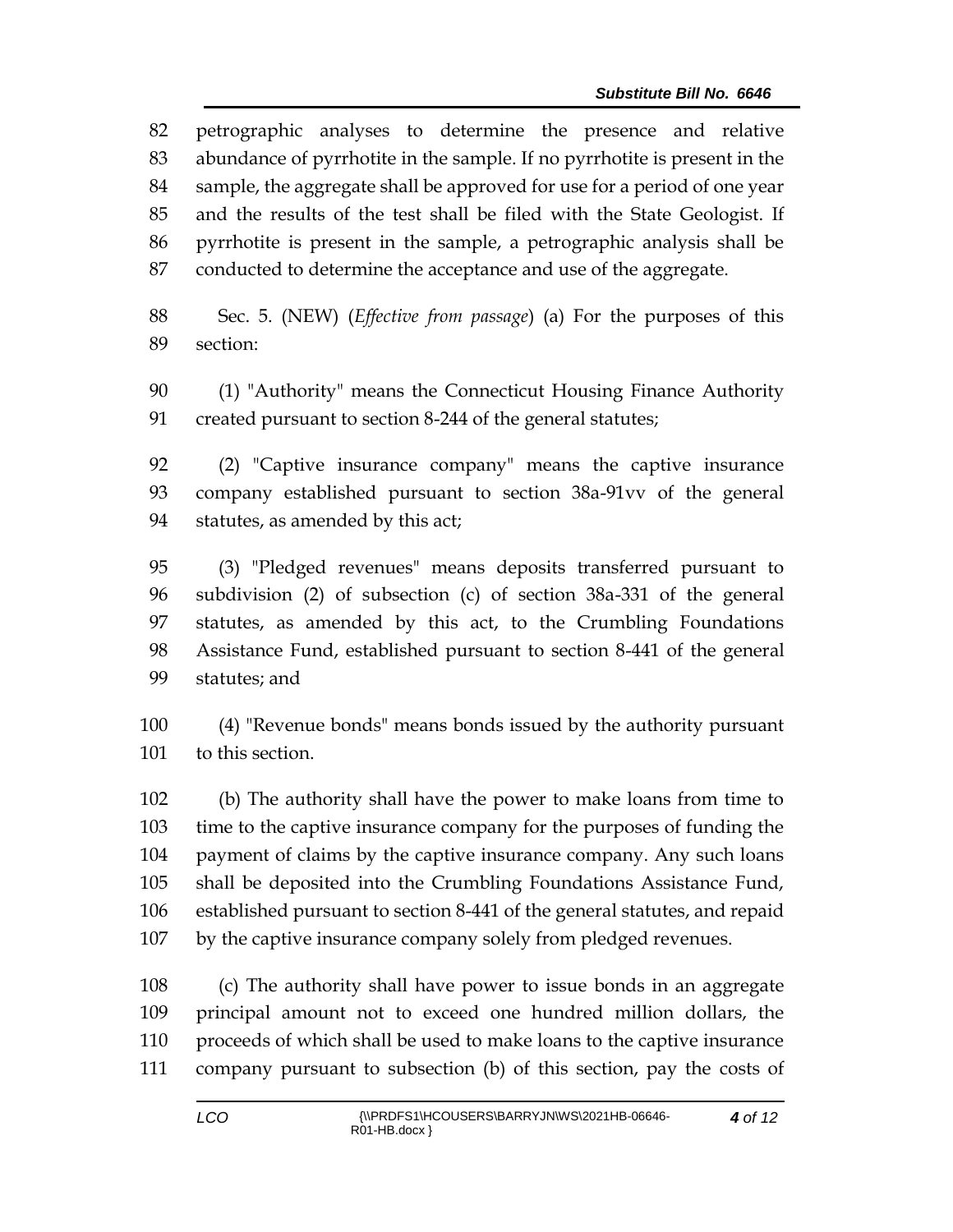issuance and capitalized interest and fund any necessary reserves, including, but not limited to, any special capital reserve fund established by the authority. All powers of the authority with respect to the issuance of bonds, including, but not limited to, the establishment of any special capital reserve fund, shall be applicable to the issuance of revenue bonds.

 (d) To secure the repayment of such bonds, all amounts paid and to be paid to the authority pursuant to section 38a-331 of the general statutes, as amended by this act, are irrevocably assigned and pledged to the authority to secure the due and punctual payment of the principal of and interest on revenue bonds and redemption premium, if any, with respect to such bonds. Such assignment and pledge shall continue in existence if the Crumbling Foundations Assistance Fund, established pursuant to section 8-441 of the general statutes, or captive insurance company are no longer in existence. Such assignment and pledge shall secure all revenue bonds equally and be prior in interest to any claim of any party to such pledged revenues, including any holder of general obligation bonds of the state. The pledge of pledged revenues in this section is made by the state by operation of law through this section, and as a statutory lien is effective without any further act or agreement by the state, and shall be valid and binding from the time the pledge is made, and any revenues or other receipts, funds or moneys so pledged and received by the state shall be subject immediately to the lien of such pledge without any physical delivery thereof or further act. The lien of any such pledge shall be valid and binding as against all parties having claims of any kind in tort, contract, or otherwise against the state, irrespective of whether such parties have notice thereof. In the proceedings authorizing any revenue bonds, the authority may pledge such revenues to secure payment of such revenue bonds and may direct payment of the pledged revenues directly to the trustee under the indenture providing for the issuance of the revenue bonds. Any pledged revenues not required pursuant to the terms of any such indenture to be held or used for payment of the revenue bonds may be released to the authority for payment over to the Crumbling Foundations Assistance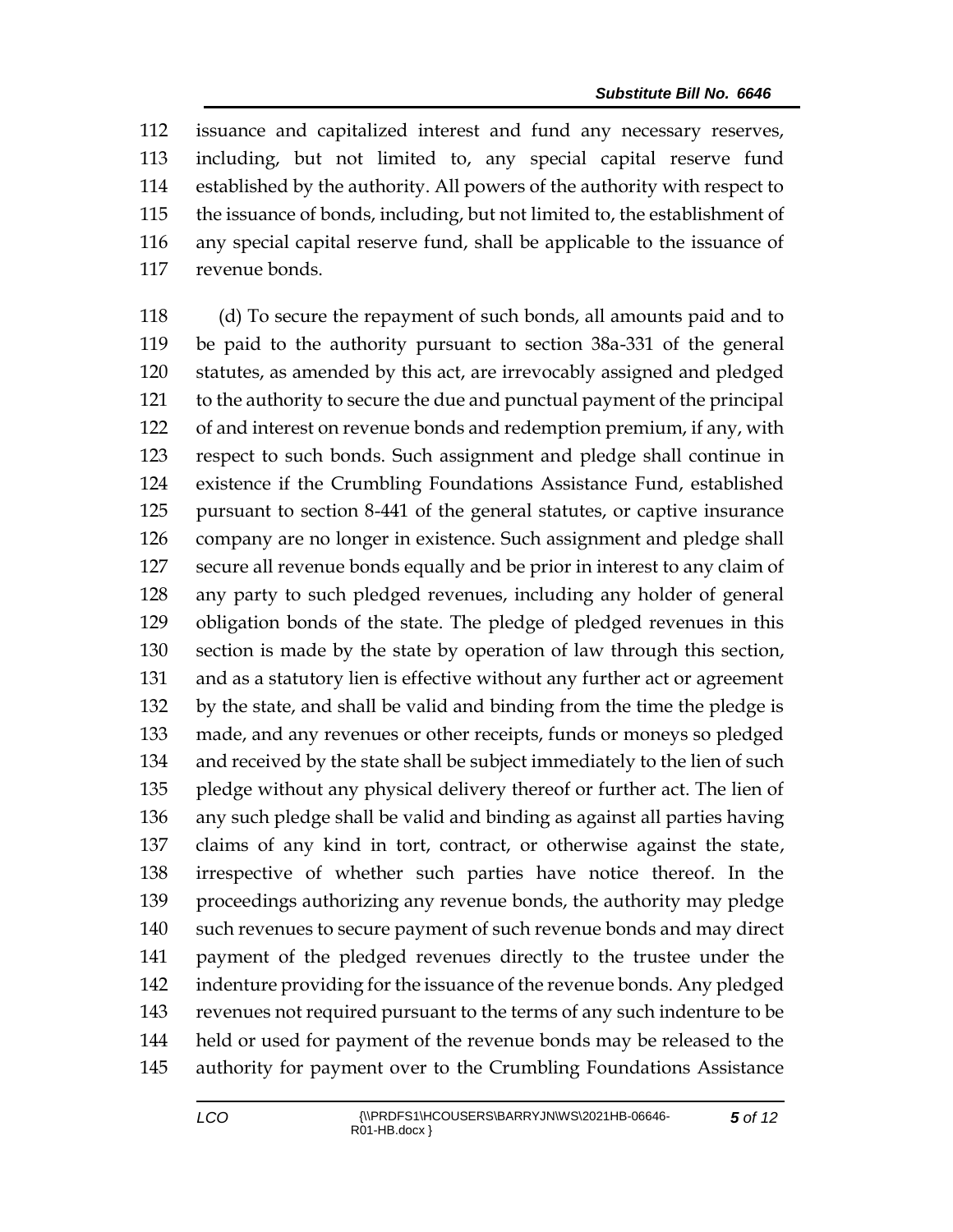Fund, established pursuant to section 8-441 of the general statutes, for the benefit of the captive insurance company.

 (e) The state covenants with the purchasers and all subsequent owners and transferees of revenue bonds issued by the authority pursuant to this section, in consideration of the acceptance of the payment for the bonds, until such bonds, together with the interest thereon, with interest on any unpaid installment of interest and all costs and expenses in connection with any action or proceeding on behalf of such owners, are fully met and discharged, or unless expressly permitted or otherwise authorized by the terms of each contract and agreement made or entered into by or on behalf of the authority with or for the benefit of such owners, that the state will collect and apply the pledged revenues and other receipts, funds or moneys pledged for the payment of debt service requirements as provided in this section, in such amounts as may be necessary to pay such debt service requirements in each year in which bonds are outstanding and further, that the state (1) will not limit or alter the duties imposed on the Treasurer and other officers of the state, including those of the authority and the captive insurance company, by law and by the proceedings authorizing the issuance of bonds with respect to application of pledged revenues or other receipts, funds or moneys pledged for the payment of debt service requirements as provided in said sections; (2) will not alter the provisions applying pledged revenues to the debt service requirements with respect to bonds or notes, or impose additional fees or levies on the authority; (3) will not issue any bonds, notes or other evidences of indebtedness, other than the bonds, having any rights arising out of said sections or secured by any pledge of or other lien or charge on the pledged revenues or other receipts, funds or moneys pledged for the payment of debt service requirements as provided in said sections, or authorize the authority to issue any such bonds, notes or other evidences of indebtedness; (4) will not create or cause to be created any lien or charge on such pledged amounts, other than a lien or pledge created thereon pursuant to said sections, provided nothing in this subsection shall prevent the state from issuing evidences of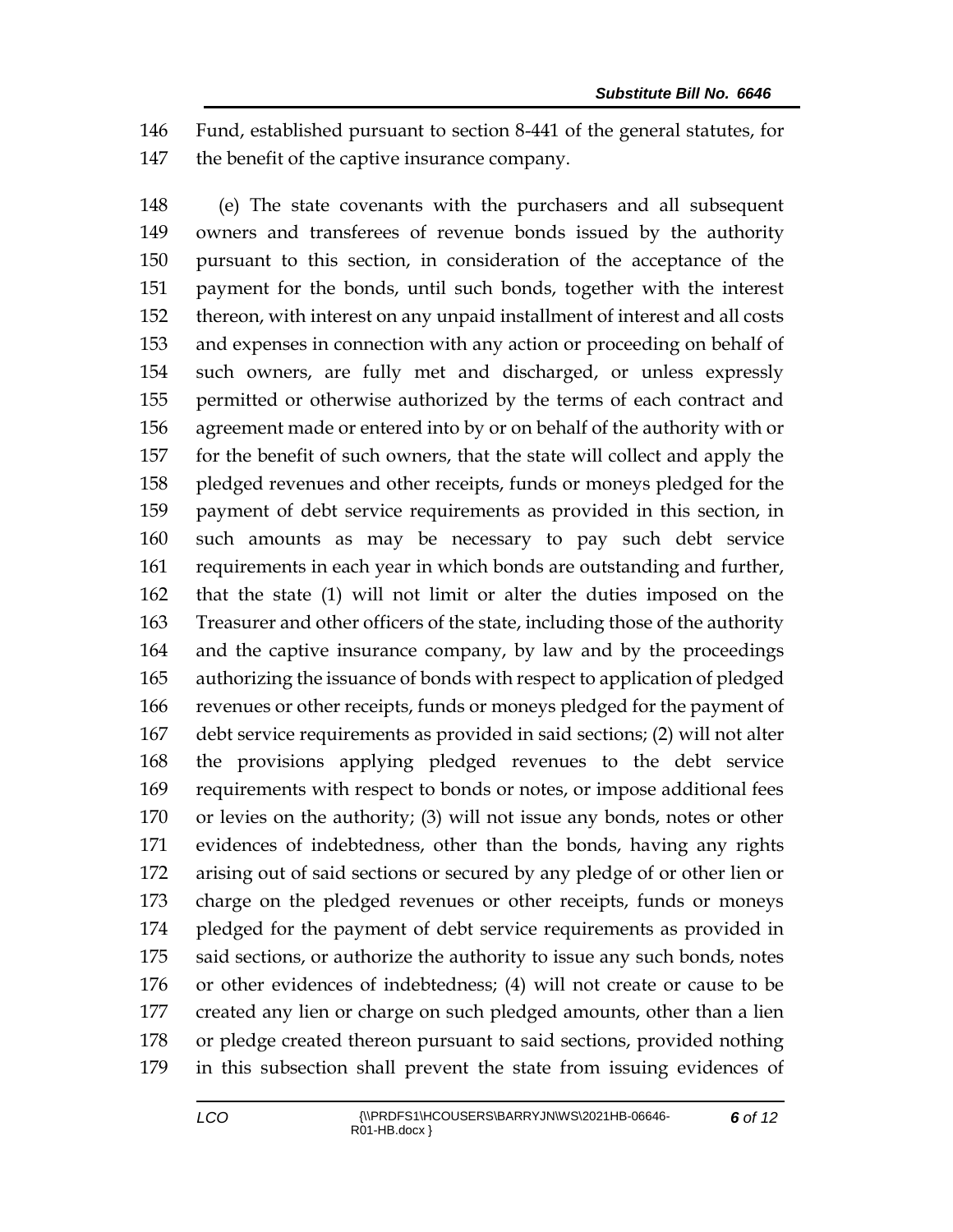indebtedness (A) which are secured by a pledge or lien which is and shall on the face thereof be expressly subordinate and junior in all respects to every lien and pledge created by or pursuant to said sections; or (B) which are secured by a pledge of or lien on moneys or funds derived on or after such date as every pledge or lien thereon created by or pursuant to said sections shall be discharged and satisfied; (5) will carry out and perform, or cause to be carried out and performed, each and every promise, covenant, agreement or contract made or entered into by the state or on its behalf with the owners of any bonds; (6) will not in any way impair the rights, exemptions or remedies of such owners; and (7) will not limit, modify, rescind, repeal or otherwise alter the rights or obligations of the appropriate officers of the state to impose, maintain, charge or collect the taxes, fees, charges and other receipts constituting the pledged revenues as may be necessary to produce sufficient revenues to fulfill the terms of the proceedings authorizing the issuance of the bonds. The state may amend the amount of the surcharge imposed pursuant to section 38a-331 of the general statutes, as amended by this act, provided such amendment, had it been in effect, would not have reduced the pledged revenues for any twelve consecutive months within the preceding fifteen months to less than an amount three times the maximum debt service payable on bonds issued and outstanding under this section for the current or any future fiscal year. The state may provide that any pledged revenues payable by the authority to the Crumbling Foundations Assistance Fund, established pursuant to section 8-441 of the general statutes, for the benefit of the captive insurance company may be paid over instead to the state or any of its agencies or instrumentalities or pledged for any other purpose. The authority may include this covenant of the state in any agreement with 208 the owner of any such bonds.

 (f) The captive insurance company, the authority, the Commissioner of Housing, the Insurance Commissioner and the State Treasurer are each authorized to enter into agreements and memoranda of understanding, in accordance with this section and in addition to any other authorization for such agreements and memoranda of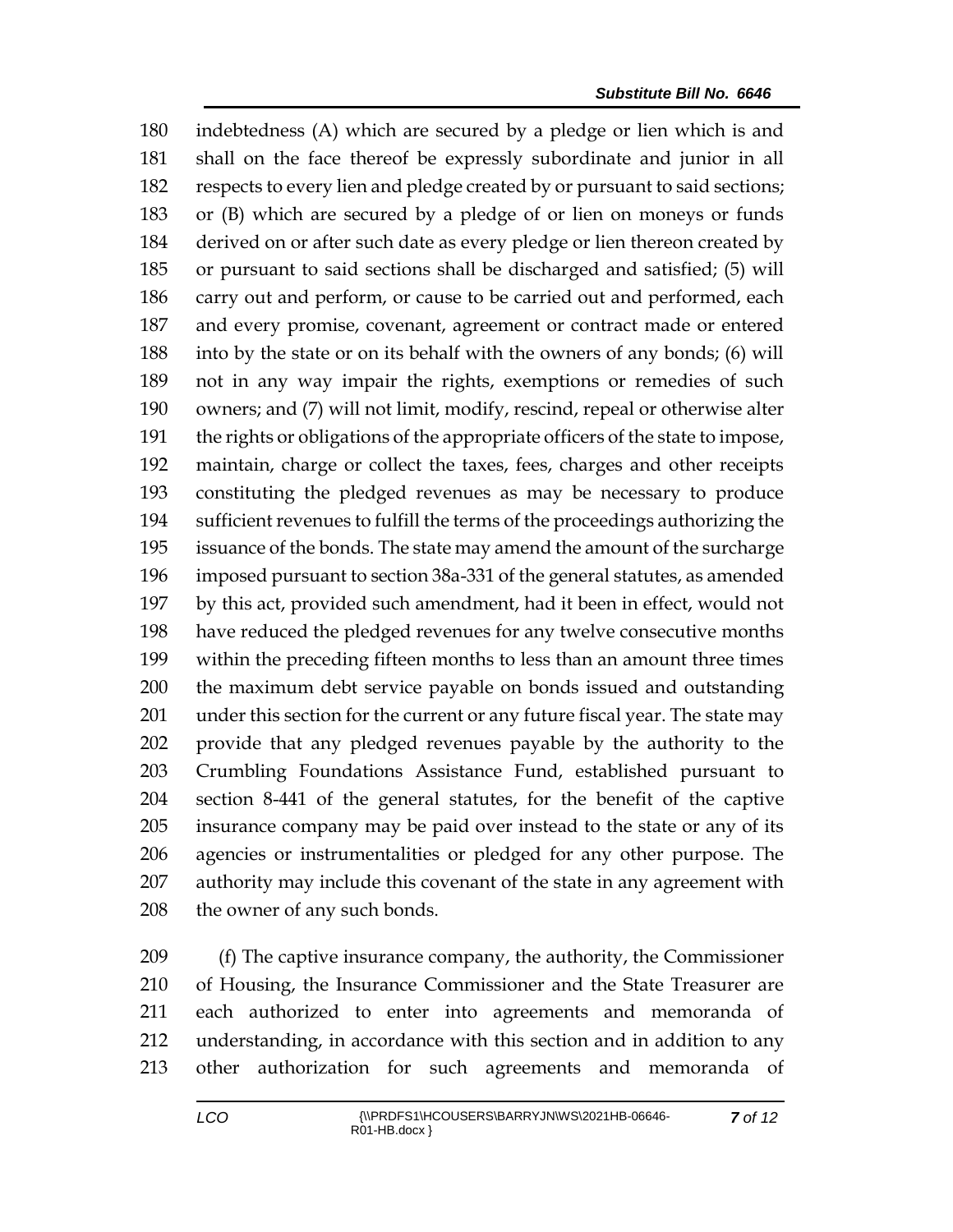understanding, as each shall consider appropriate to advance the purposes of this section. In any such agreement or memoranda, the captive insurance company is authorized to grant a security interest, if any, in its right, title and interest in the pledged revenues to the authority and to the trustee of the authority's revenue bonds, and make filings with respect thereto pursuant to the filing provisions of part 5 of article 9 of title 42a, provided no such grant or filing shall have the effect of establishing any entitlement of the captive insurance company to such pledged revenues or imply that the state shall have waived sovereign immunity with respect thereto.

 Sec. 6. Section 38a-331 of the general statutes is repealed and the following is substituted in lieu thereof (*Effective July 1, 2021*):

 (a) (1) There is imposed a twelve-dollar surcharge on the issuance or renewal of each insurance policy providing:

 (A) Personal risk insurance coverage for an owned dwelling in this state with four or fewer units, except for a mobile home;

 (B) Coverage for an individual unit in this state that is part of a condominium, as such terms are defined in section 47-68a; or

 (C) Coverage for an individual unit in this state that is part of a common interest community and exclusively used for residential purposes, as such terms are defined in section 47-202.

 (2) The surcharge imposed under this subsection shall be assessed on insurance policies issued or renewed during the period beginning on January 1, 2019, and ending on December 31, **[**2029**]** 2041. Such surcharge is not premium and shall not be considered premium for any purpose.

 (b) Payment of the surcharge imposed under subsection (a) of this section shall be the obligation of the person that is first listed as an insured under the policy, provided collection and remittance of such surcharge may be effected in such manner as the insurer, insured and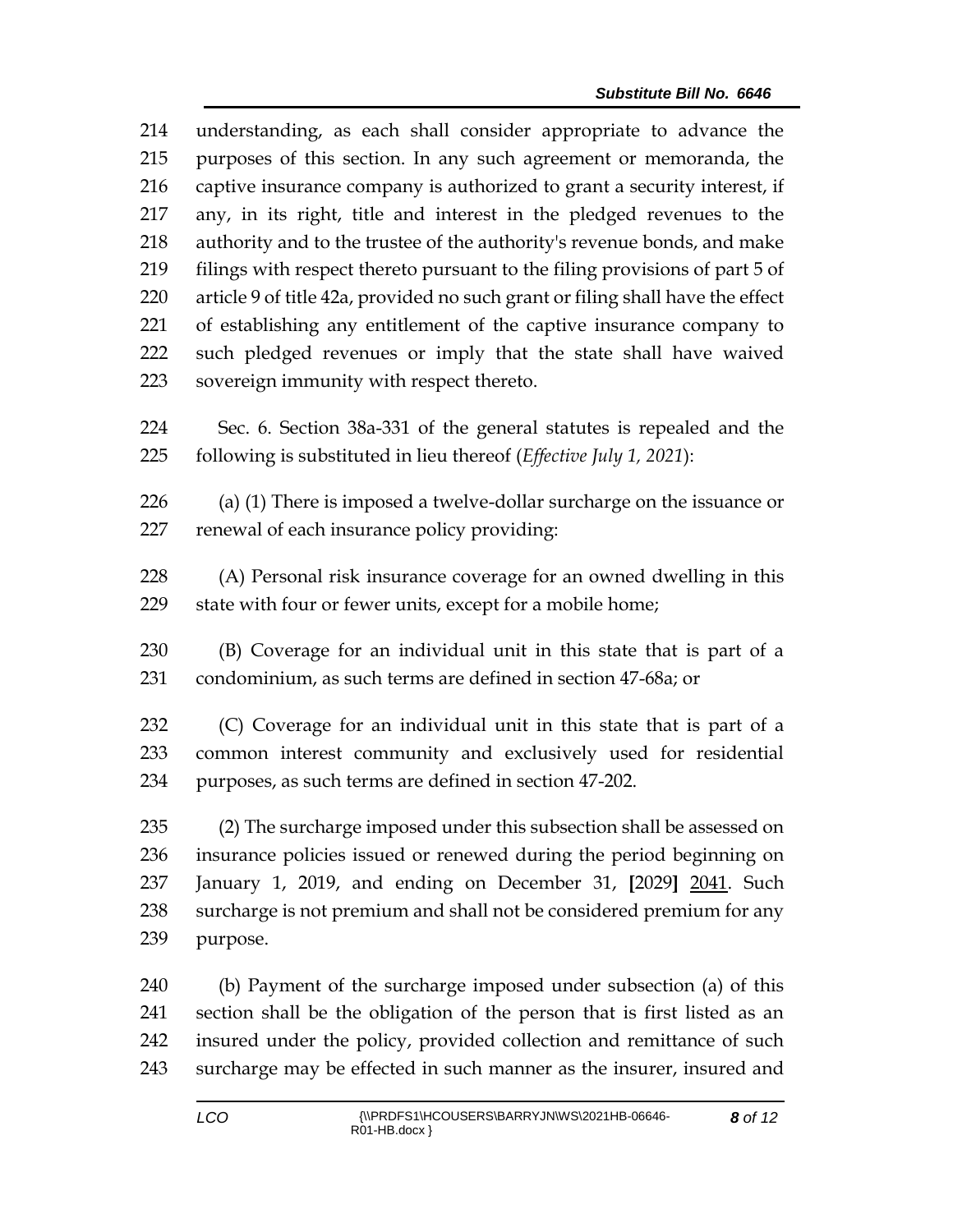any mortgagee may reasonably determine. Such surcharge is payable in full upon commencement or renewal of coverage, and no portion of such surcharge shall be reimbursed, whether on policy cancellation or otherwise.

 (c) (1) Acting **[**on behalf of, and**]** as a collection agent **[**of the Healthy Homes Fund established pursuant to section 8-446**]** for the required deposit of funds as prescribed by this section, each admitted insurer, or, for nonadmitted insurers, one or more surplus lines brokers licensed pursuant to section 38a-794 procuring from the nonadmitted insurer an insurance policy providing coverage of a type described in subdivision (1) of subsection (a) of this section, shall remit to the Insurance Commissioner, not later than the thirtieth day of April annually, all surcharges imposed under subsection (a) of this section on the named insured that were collected during the calendar year next preceding. Each such remittance shall include documentation, in the form and manner prescribed by the commissioner, to substantiate the total surcharge amount being remitted by such insurer or licensee.

 (2) All such remittances under subdivision (1) of this subsection, except for the amount of remittances equal to the cost of funding an administrative officer position at the Insurance Department to facilitate the surcharge collection, shall be deposited **[**in the Healthy Homes Fund established in section 8-446. Not later than thirty days after such deposit in the Healthy Homes Fund, eighty-five per cent of such deposits shall be transferred to the Crumbling Foundations Assistance Fund established in section 8-441.**]** as follows: (A) Eighty-five per cent of such deposits shall be transferred, in accordance with this section, to the Connecticut Housing Finance Authority created pursuant to section 8- 271 244, or if the authority shall not have made any loans to the captive insurance company established pursuant to section 38a-91vv, as amended by this act, to the Crumbling Foundations Assistance Fund established pursuant to section 8-441, and (B) the balance shall be deposited into the Healthy Homes Fund established pursuant to section 8-446. Neither the Crumbling Foundations Assistance Fund nor the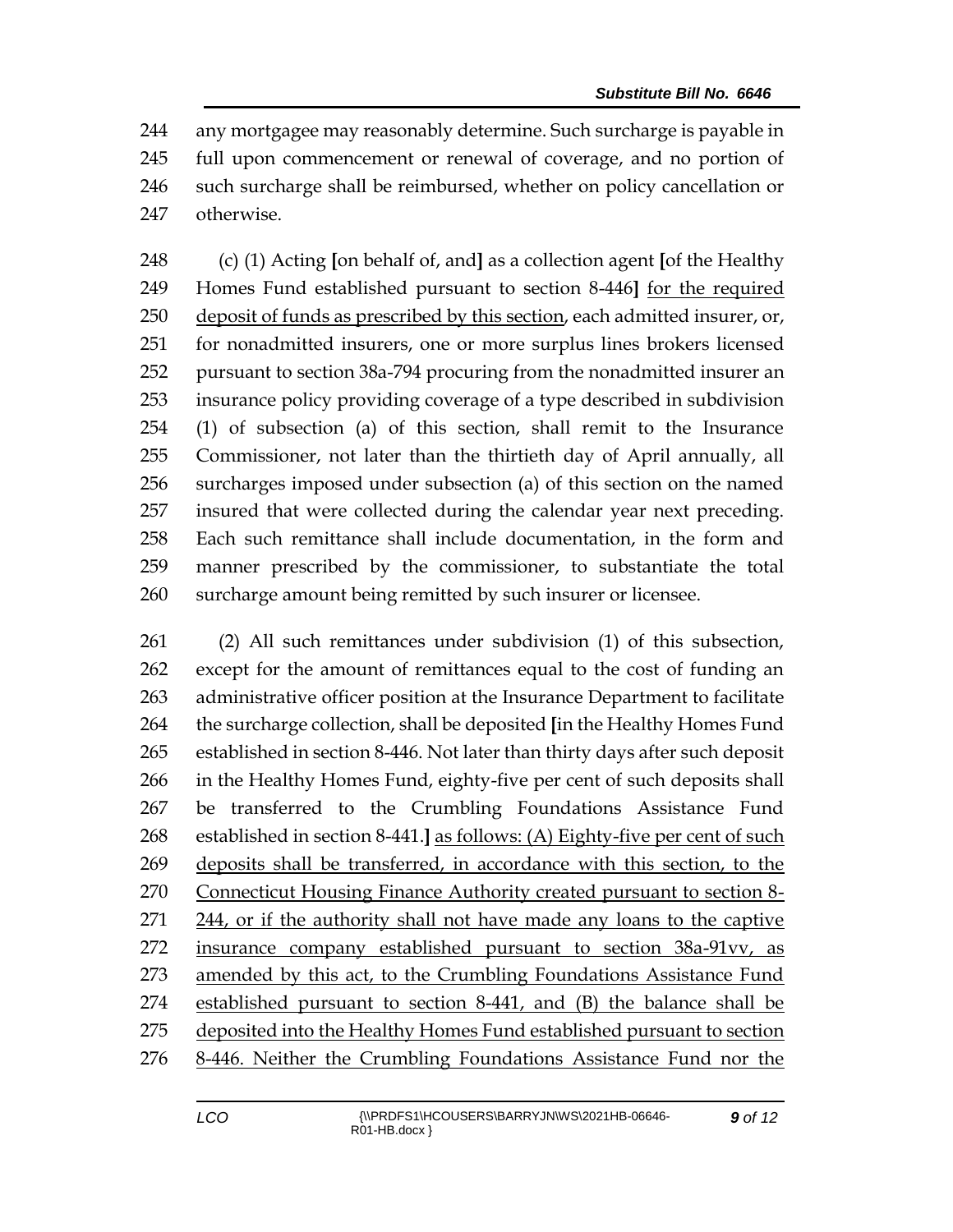captive insurance company shall have any right to any of such remittances except under this section or any right to cause such remittances to continue.

 (3) The surcharge imposed under subsection (a) of this section shall constitute a special purpose assessment for the purposes of section 12- 211.

 (d) The commissioner may adopt regulations, in accordance with chapter 54, to implement the provisions of this section.

 Sec. 7. (*Effective July 1, 2021*) Not later than July 1, 2022, the captive insurance company established pursuant to section 38a-91vv of the general statutes, as amended by this act, shall submit a report, in accordance with the provisions of section 11-4a of the general statutes, to the joint standing committees of the General Assembly having cognizance of matters relating to insurance and planning and development. Such report shall include, but not be limited to, an analysis of the extent of the damage caused to concrete foundations in nonresidential buildings in the state due to the presence of pyrrhotite in such concrete.

 Sec. 8. Section 8-446 of the general statutes is repealed and the following is substituted in lieu thereof (*Effective July 1, 2021*):

 (a) There is established an account to be known as the "Healthy Homes Fund" which shall be a separate, nonlapsing account within the General Fund. The account shall contain any moneys required by law to be deposited in the account. Moneys in the account shall be expended by the Department of Housing for the purposes of:

 (1) Funding of not more than one million dollars, from remittances transferred pursuant to section 38a-331, as amended by this act, for the period beginning January 1, 2019, and ending December 31, 2019, shall be remitted to the Department of Economic and Community Development to be used for grants-in-aid to homeowners with homes located in the immediate vicinity of the West River in the Westville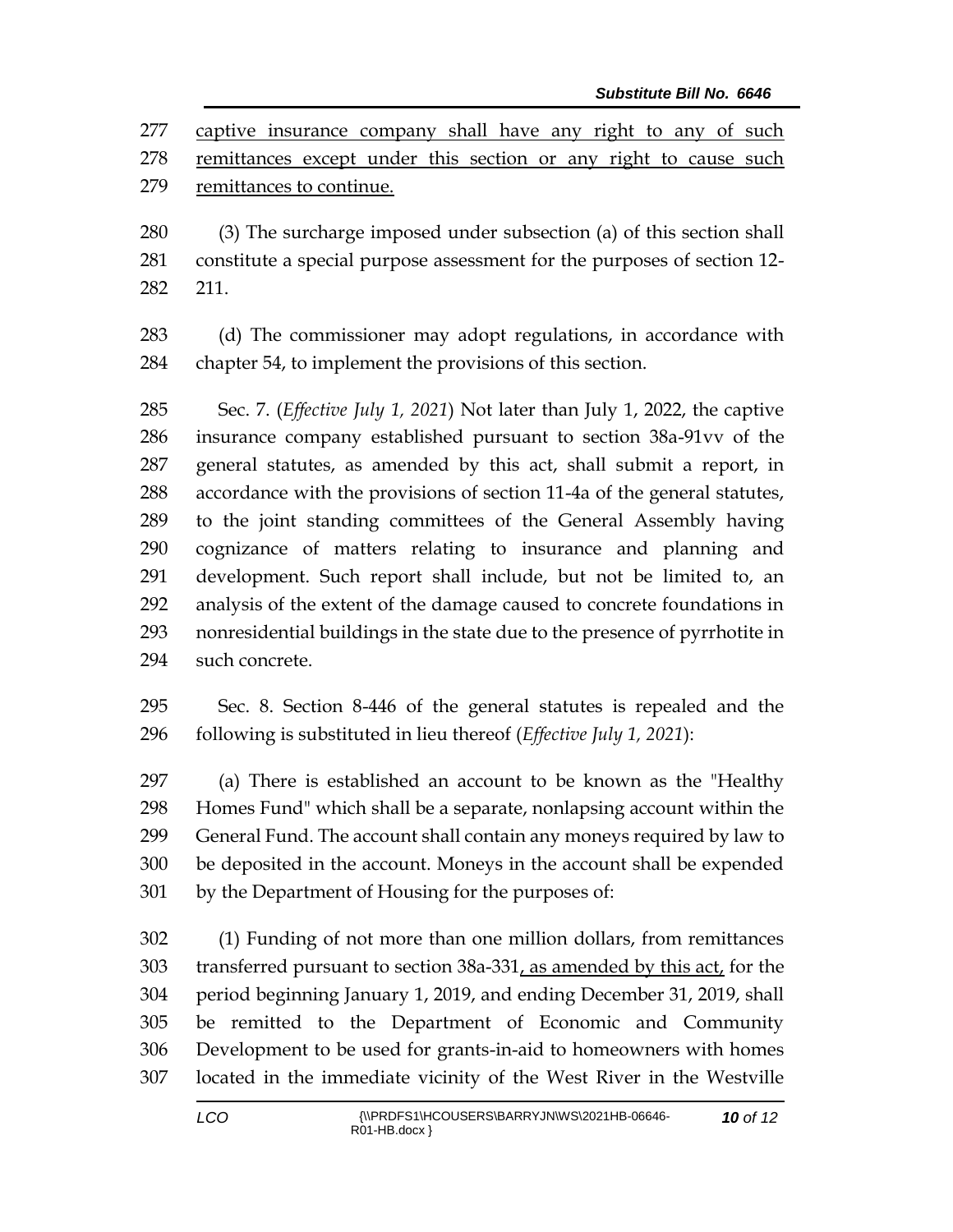section of New Haven and Woodbridge for structurally damaged homes due to subsidence and to homeowners with homes abutting the Yale Golf Course in the Westville section of New Haven for damage to such homes from water infiltration or structural damage due to subsidence; **[**and**]**

 (2) Funding a program, and any related administrative expense, to reduce health and safety hazards in residential dwellings in Connecticut, including, but not limited to, lead, radon and other contaminants or conditions, through removal, remediation, abatement and other appropriate methods. For purposes of this subdivision, "administrative expense" means any administrative or other cost or expense incurred by the Department of Housing in carrying out the provisions of this section, including, but not limited to, the hiring of 321 necessary employees and entering into necessary contracts; and

 (3) Not later than July 15, 2021, funding of not more than one hundred seventy-five thousand dollars, from remittances transferred pursuant to section 38a-331, as amended by this act, for the fiscal year commencing July 1, 2021, shall be remitted to the captive insurance company established pursuant to section 38a-91vv of the general statutes, as amended by this act, to be used for the research and development of the report described in section 7 of this act and any related administrative expense. Such sum shall not be considered in calculating the total funds allocated or made available to the captive insurance company used for administrative or operational costs pursuant to section 38a-91vv, as amended by this act.

 (b) The Department of Housing shall notify the Department of Public Health not later than thirty days after the deposit of remittances in the Healthy Homes Fund pursuant to subdivision (2) of subsection (c) of 336 section  $38a-331$ , as amended by this act. Not later than thirty days after the deposit of remittances pursuant to subdivision (2) of subsection (c) of section 38a-331, as amended by this act, the Department of Public Health shall notify each municipal health department in the state annually regarding funds available pursuant to the Healthy Homes